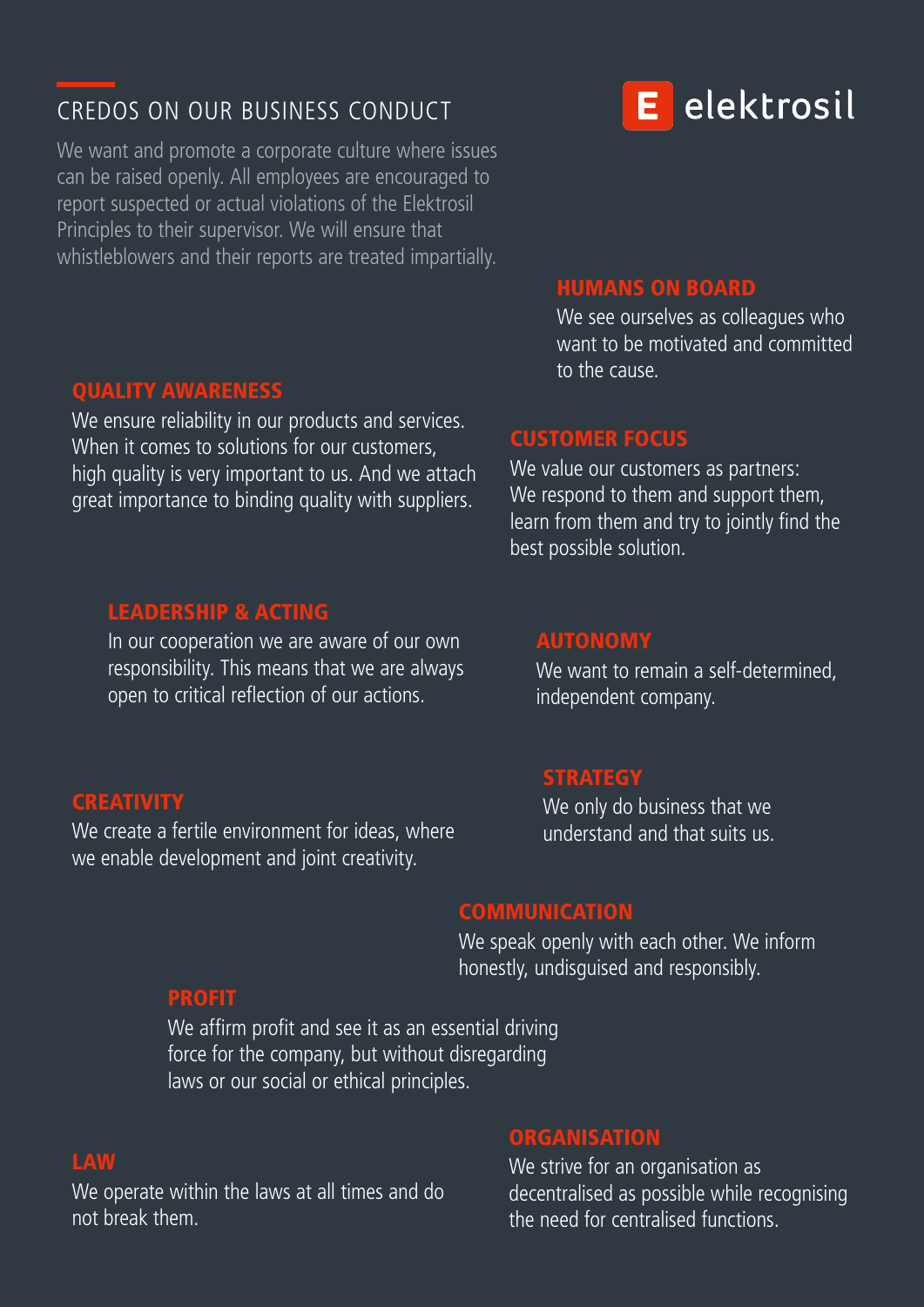# PRINCIPLES OF BUSINESS CONDUCT, SUSTAINABILITY AND SOCIAL VALUES

# E elektrosil

#### HUMAN RIGHTS & ETHICAL PRINCIPLES

Within the company and in the case of all suppliers and partners, we comply strictly with all human rights, particularly with regard to the dignity of every individual, freedom of opinion and assembly, zero tolerance with regard to child or forced labour, corruption and bribery. We pursue fair wages and salaries taking into account all applicable legislation. Any kind of discrimination based on racism, gender, language, religion, political or other opinion, national or social origin, membership of a national minority, wealth, birth or other status is not tolerated in any form and is punished accordingly.

#### FAIR OPERATING PRACTICES

We secure to promote money laundering and terrorist financing neither directly nor indirectly. Furthermore, we pursue fair competition and compliance with the antitrust law as well as we respect the intellectual property. We avoid and/ or disclose conflicts of interest, both internally and to interested parties.

#### WORKING CONDITIONS

We do not tolerate hazardous working conditions or environmental contamination – irrespective of the applicable national statutory standards. Furthermore, we strive to improve general conditions at all times in order to achieve the best possible environment.

### HEALTH

The health of our employees is particularly important to us. Within a framework of free benefits such as training courses, consultation with company doctors, check-up appointments and careful and considerate dealings with one another within the company, we promote the health of all staff and provide a contribution to daily as well as longterm well-being.

#### **SUSTAINABILITY**

We endeavour to minimise, and in the best case avoid, any possible negative influence on our environment at all times. We attempt to send materials for recycling, thus minimising environmentally damaging single usage. We seek to limit the consumption of electricity, water and other resources to greatest possible extent.

#### **SAFETY**

We ensure that the safety of staff within the company is guaranteed at all time by means of various measures such as training for all staff and personalised incoming inspection. The security of data is likewise guaranteed by means of IT-supported servers processes, as the security of customer data and internal documents enjoys the highest priority.